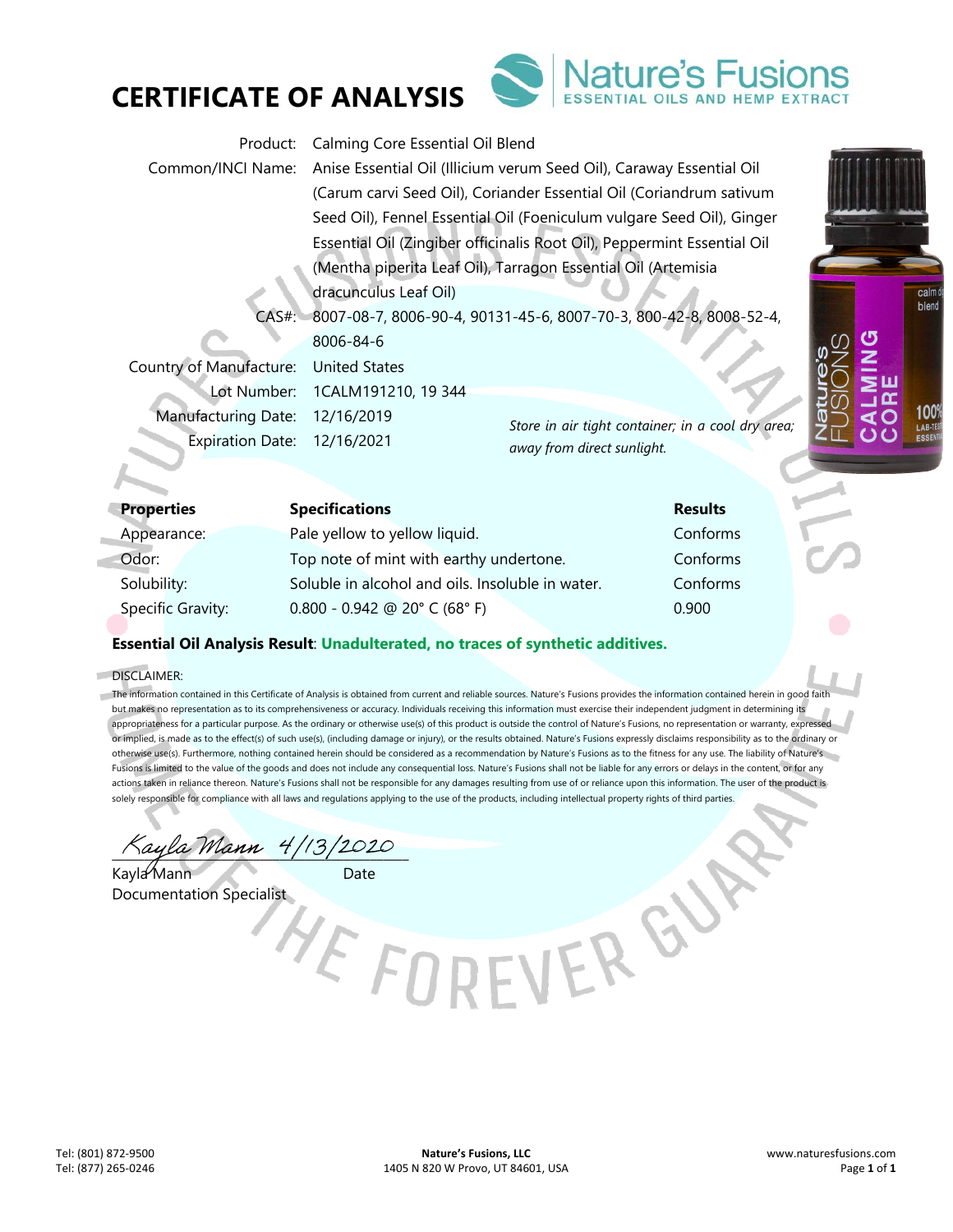



| Product:                   | Calming Core Essential Oil Blend                                                       |                                                   |  |
|----------------------------|----------------------------------------------------------------------------------------|---------------------------------------------------|--|
|                            | Common/INCI Name: Anise Essential Oil (Illicium verum Seed Oil), Caraway Essential Oil |                                                   |  |
|                            | (Carum carvi Seed Oil), Coriander Essential Oil (Coriandrum sativum                    |                                                   |  |
|                            | Seed Oil), Fennel Essential Oil (Foeniculum vulgare Seed Oil), Ginger                  |                                                   |  |
|                            | Essential Oil (Zingiber officinalis Root Oil), Peppermint Essential Oil                |                                                   |  |
|                            | (Mentha piperita Leaf Oil), Tarragon Essential Oil (Artemisia                          |                                                   |  |
|                            | dracunculus Leaf Oil)                                                                  |                                                   |  |
| $CAS#$ :                   | 8007-08-7, 8006-90-4, 90131-45-6, 8007-70-3, 800-42-8, 8008-52-4,                      |                                                   |  |
|                            | 8006-84-6                                                                              |                                                   |  |
| Country of Manufacture:    | United States                                                                          |                                                   |  |
|                            | Lot Number: CALM190515, 19 140                                                         |                                                   |  |
| <b>Manufacturing Date:</b> | 5/20/2019                                                                              | Store in air tight container; in a cool dry area; |  |
| Expiration Date: 5/20/2021 |                                                                                        | away from direct sunlight.                        |  |

| <b>Properties</b> | <b>Specifications</b>                            | <b>Results</b> |
|-------------------|--------------------------------------------------|----------------|
| Appearance:       | Pale yellow to yellow liquid.                    | Conforms       |
| Odor:             | Top note of mint with earthy undertone.          | Conforms       |
| Solubility:       | Soluble in alcohol and oils. Insoluble in water. | Conforms       |
| Specific Gravity: | $0.800 - 0.942$ @ 20° C (68° F)                  | 0.900          |

## **Essential Oil Analysis Result**: **Unadulterated, no traces of synthetic additives.**

#### DISCLAIMER:

m  $\mathcal{L}$ 

> The information contained in this Certificate of Analysis is obtained from current and reliable sources. Nature's Fusions provides the information contained herein in good faith but makes no representation as to its comprehensiveness or accuracy. Individuals receiving this information must exercise their independent judgment in determining its appropriateness for a particular purpose. As the ordinary or otherwise use(s) of this product is outside the control of Nature's Fusions, no representation or warranty, expressed or implied, is made as to the effect(s) of such use(s), (including damage or injury), or the results obtained. Nature's Fusions expressly disclaims responsibility as to the ordinary or otherwise use(s). Furthermore, nothing contained herein should be considered as a recommendation by Nature's Fusions as to the fitness for any use. The liability of Nature's Fusions is limited to the value of the goods and does not include any consequential loss. Nature's Fusions shall not be liable for any errors or delays in the content, or for any actions taken in reliance thereon. Nature's Fusions shall not be responsible for any damages resulting from use of or reliance upon this information. The user of the product is solely responsible for compliance with all laws and regulations applying to the use of the products, including intellectual property rights of third parties.

> > EVERGY

Kayla Mann 4/13/2020

Kayla Mann Date

Documentation Specialist

calm blend

1009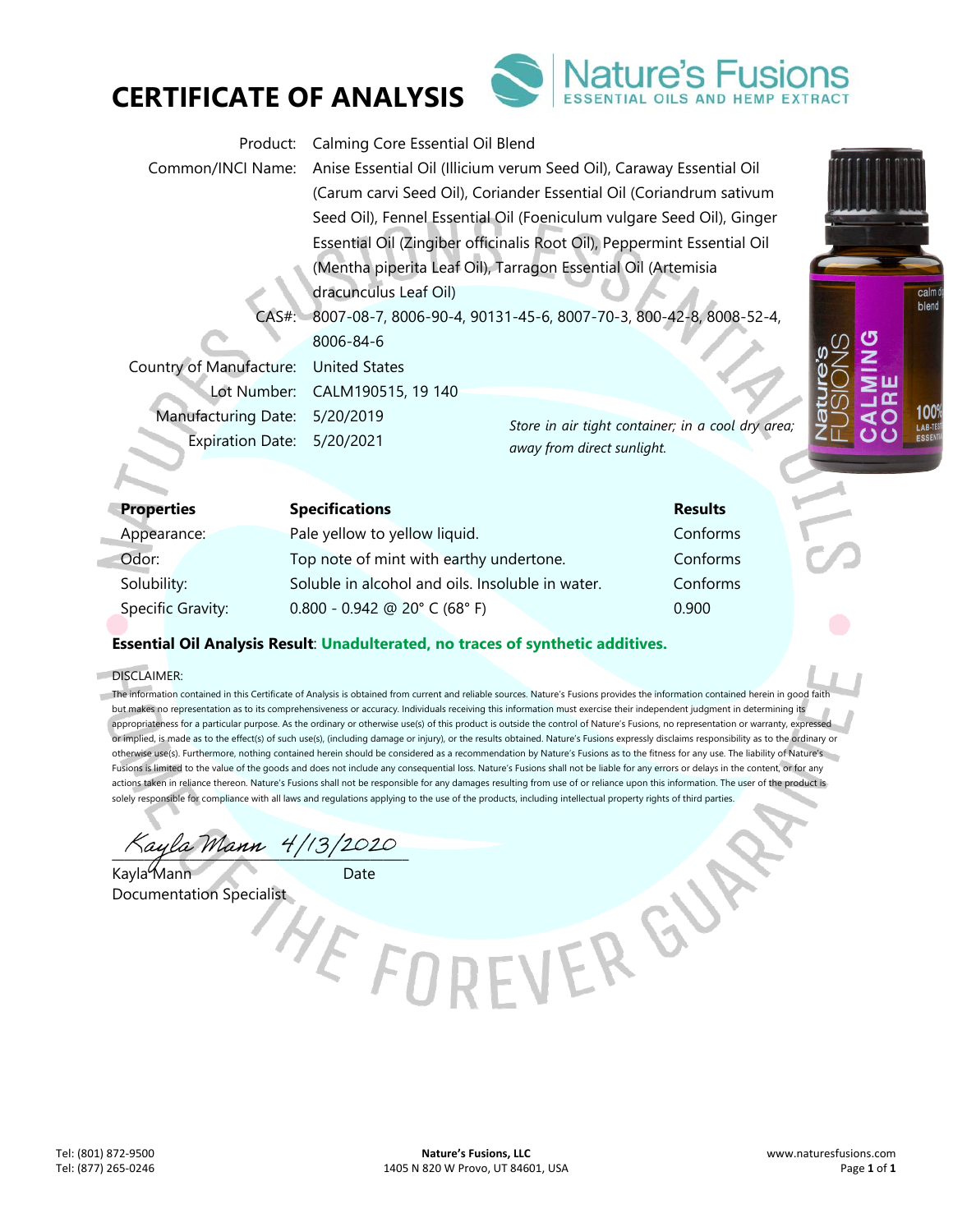# **CERTIFICATE OF ANALYSIS**



| Product:                   | Calming Core Essential Oil Blend                                                                                                                 |                                                   |  |
|----------------------------|--------------------------------------------------------------------------------------------------------------------------------------------------|---------------------------------------------------|--|
| Common/INCI Name:          | Anise Essential Oil (Illicium verum Seed Oil), Caraway Essential Oil                                                                             |                                                   |  |
|                            | (Carum carvi Seed Oil), Coriander Essential Oil (Coriandrum sativum                                                                              |                                                   |  |
|                            | Seed Oil), Fennel Essential Oil (Foeniculum vulgare Seed Oil), Ginger<br>Essential Oil (Zingiber officinalis Root Oil), Peppermint Essential Oil |                                                   |  |
|                            |                                                                                                                                                  |                                                   |  |
|                            | (Mentha piperita Leaf Oil), Tarragon Essential Oil (Artemisia                                                                                    |                                                   |  |
|                            | dracunculus Leaf Oil)                                                                                                                            |                                                   |  |
| CAS#                       | 8007-70-3, 800-42-8, 8008-52-4, 8006-84-6, 8007-08-7, 8006-90-4,                                                                                 |                                                   |  |
|                            | 90131-45-6                                                                                                                                       |                                                   |  |
| Country of Manufacture:    | <b>United States</b>                                                                                                                             |                                                   |  |
| Tot Number:                | CALM190515 19 140                                                                                                                                |                                                   |  |
| Manufacturing Date:        | 5/15/2019                                                                                                                                        | Store in air tight container; in a cool dry area; |  |
| Expiration Date: 5/15/2021 |                                                                                                                                                  | away from direct sunlight.                        |  |



| <b>Properties</b> | <b>Specifications</b>                            | <b>Results</b> |
|-------------------|--------------------------------------------------|----------------|
| Appearance:       | Pale yellow to yellow liquid.                    | Conforms       |
| Odor:             | Top note of mint with earthy undertone.          | Conforms       |
| Solubility:       | Soluble in alcohol and oils. Insoluble in water. | Conforms       |
| Specific Gravity: | $0.862 - 0.992$ @ 20° C (68° F)                  | 0.900          |

### **Essential Oil Analysis Result**: **Unadulterated, no traces of synthetic additives.**

#### DISCLAIMER:

The information contained in this Certificate of Analysis is obtained from current and reliable sources. Nature's Fusions provides the information contained herein in good faith but makes no representation as to its comprehensiveness or accuracy. Individuals receiving this information must exercise their independent judgment in determining its appropriateness for a particular purpose. As the ordinary or otherwise use(s) of this product is outside the control of Nature's Fusions, no representation or warranty, expressed or implied, is made as to the effect(s) of such use(s), (including damage or injury), or the results obtained. Nature's Fusions expressly disclaims responsibility as to the ordinary or otherwise use(s). Furthermore, nothing contained herein should be considered as a recommendation by Nature's Fusions as to the fitness for any use. The liability of Nature's Fusions is limited to the value of the goods and does not include any consequential loss. Nature's Fusions shall not be liable for any errors or delays in the content, or for any actions taken in reliance thereon. Nature's Fusions shall not be responsible for any damages resulting from use of or reliance upon this information. The user of the product is solely responsible for compliance with all laws and regulations applying to the use of the products, including intellectual property rights of third parties.

 $\Delta$ ayla Mann  $8/28/2019$ 

Kayla⁄Mann Date Documentation Specialist